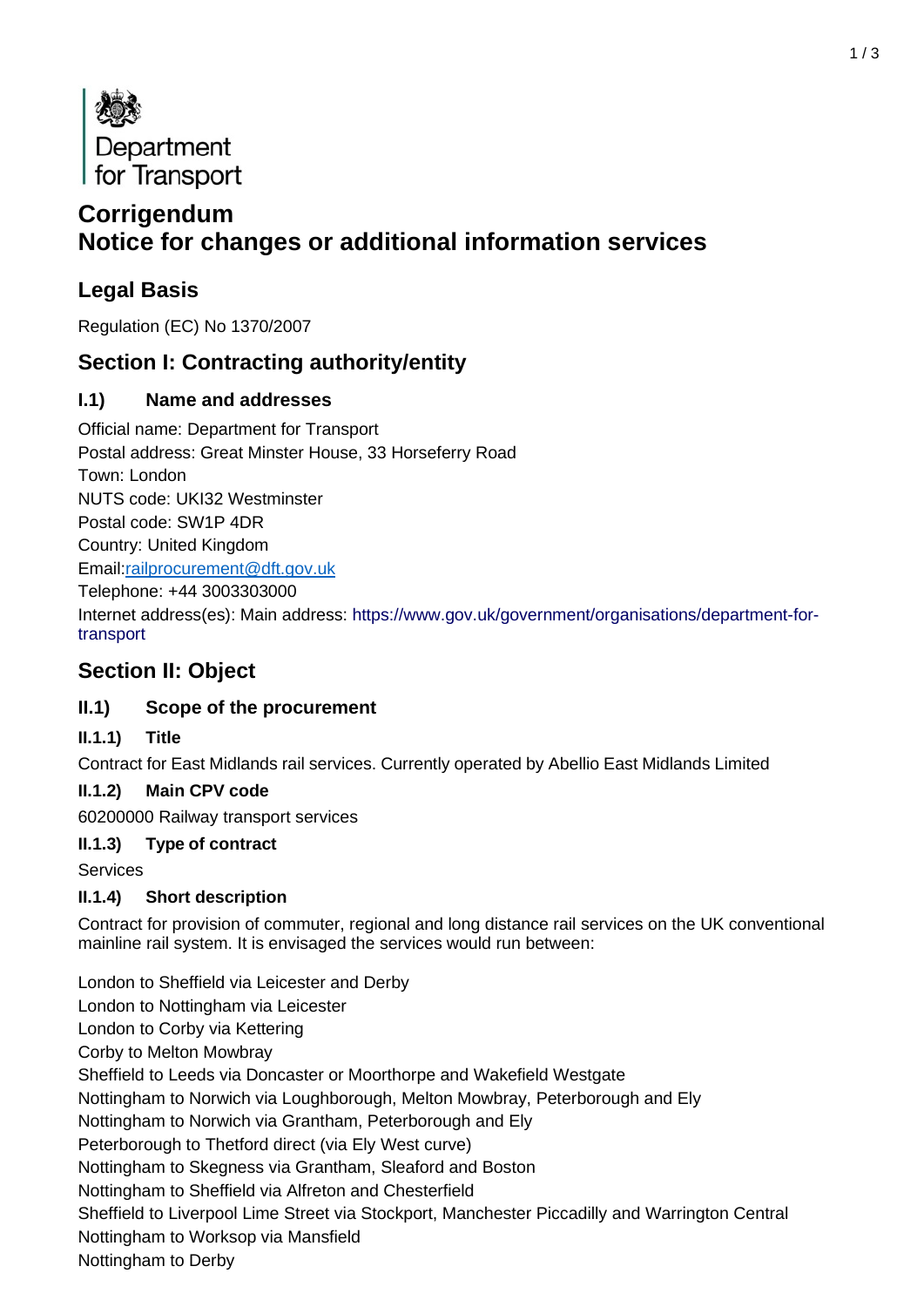Chesterfield to Grindleford direct Derby to Matlock Derby to Crewe via Uttoxeter Lincoln to Peterborough via Ruskington and Spalding Lincoln to Nottingham via Newark Castle Lincoln to Cleethorpes via Grimsby Town Newark North Gate to Lincoln Cleethorpes to Barton-on-Humber East Midlands Parkway to Ilkeston direct Attenborough to Ilkeston direct Nottingham to Sleaford (via Bottesford to Ancaster direct line)

# **Section VI: Complementary information**

### **VI.5) Date of dispatch of this notice**

### **V1.6) Original notice reference**

Original notice sent via eNotices: TED eSender login: ENOTICES TED eSender customer login: daleward Notice reference: 2020-146539 Notice number in the OJ S: [2020/S 217-534167](http://ted.europa.eu/udl?uri=TED%3ANOTICE%3A534167-2020%3ATEXT%3AEN%3AHTML) Date of dispatch of the original notice: 02/11/2020

### **Section VII: Changes**

#### **VII.1) Information to be changed or added**

#### **VII.1.1) Reason for change**

Modification of original information submitted by the contracting authority - republished prior information notice with an updated service listing

#### **VII.1.2) Text to be corrected in the original notice**

Section number: II.2.7 Instead of: Duration in months: 72 Read: Duration in months: 96

Section number: VI.1

Instead of:

It is anticipated that the contract will have a duration in the region of 4 to 6 years in total and this is likely to include a core period of at least 4 years with an optional additional period or periods exercisable at the sole discretion of the contracting authority.

The contracting authority reserves the right not to proceed with the Direct Award as envisaged or to use an alternative method to procure an operator for the contract.

Without limiting that, it is currently anticipated that the grant of any Direct Award as envisaged in this notice will follow on from the completion of certain termination arrangements in respect of the extant Franchise Agreement entered into by the contracting authority and Abellio East Midlands Ltd on 9 May 2019 (the 'Franchise Agreement'). The Franchise Agreement has been substantially varied by the Emergency Recovery Measures Agreement ('ERMA') entered into by the parties on 19 September 2020. Under the ERMA, Abellio East Midlands Ltd must have completed the termination arrangements by 14 December 2020. If those arrangements are not completed by that date, the Secretary of State may terminate the ERMA. If the ERMA is terminated, the variations to the Franchise Agreement will fall away and the parties will revert to the underlying terms of the Franchise Agreement. In those circumstances, it is currently anticipated that the Direct Award as envisaged in this notice will not be made.